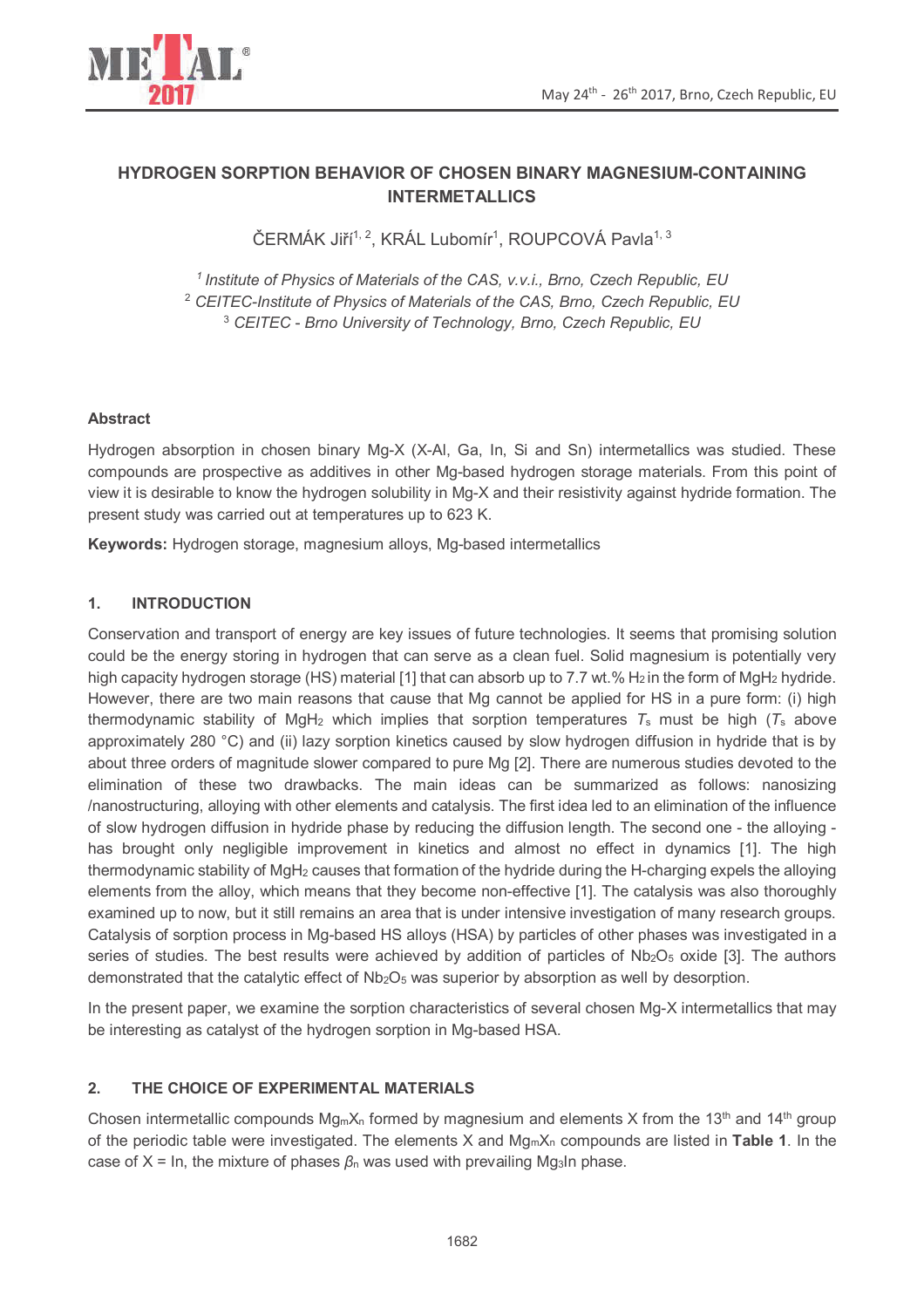

**Table 1** Formation enthalpy Δ*H*f (kJ/mol of **f**ormula **u**nit) of MgmXn, higher temperature of the sorption experiment (623 K) normalized to critical temperature  $T_c$  of Mg<sub>m</sub>X<sub>n</sub> ( $T_H$  = 623/ $T_c$ ), most stable oxides of X and their free enthalpy of formation Δ*G*f (kJ/mol of O2) and phases detected by XRD in MgmX<sup>n</sup> samples after the H-charging at 573 K in wt. % H<sub>2</sub>.

| group                                                                                                                                                                                                | $Mg_mX_n$                       | $-\Delta H_f$     | $T_{\rm H}$ | oxide                          | $-\Delta G_f$ <sup>4)</sup> | phases detected in H-charged Mg <sub>m</sub> X <sub>n</sub> sample |          |     |                  |             |
|------------------------------------------------------------------------------------------------------------------------------------------------------------------------------------------------------|---------------------------------|-------------------|-------------|--------------------------------|-----------------------------|--------------------------------------------------------------------|----------|-----|------------------|-------------|
|                                                                                                                                                                                                      |                                 | kJ/mol fu         |             |                                | $kJ/mol$ O <sub>2</sub>     | $Mg_mX_n$                                                          | Mq       | X   | MgH <sub>2</sub> | <b>MgO</b>  |
| 13                                                                                                                                                                                                   | $Mg_{17}Al_{12}$                | $31.61^{6}$       | 0.88        | Al <sub>2</sub> O <sub>3</sub> | $996^{2}$                   | 84.1                                                               | $\Omega$ | 0.7 | 13.6             | 1.7         |
|                                                                                                                                                                                                      | Mg <sub>2</sub> Ga              | $38^{8}$          | 0.96        | Ga <sub>2</sub> O <sub>3</sub> | 603 3)                      | 73.7                                                               | $\Omega$ | 0   | 26.1             | 0.2         |
|                                                                                                                                                                                                      | $\beta_n$ - Mg-In <sup>1)</sup> | $29 - 35^{5}$     | 0.98        | In <sub>2</sub> O <sub>3</sub> | $502^{3}$                   | 80.8                                                               | 1.6      | 1.0 | 13.4             | 3.2         |
| 14                                                                                                                                                                                                   | Mg <sub>2</sub> Si              | 79.1 <sup>6</sup> | 0.46        | SiO <sub>2</sub>               | $812^{3}$                   | 87.6                                                               | $\Omega$ | 8.9 | $\mathbf{0}$     | 3.4         |
|                                                                                                                                                                                                      | Mg <sub>2</sub> Sn              | 80.8 <sup>7</sup> | 0.60        | SnO <sub>2</sub>               | $649^{3}$                   | 94.3                                                               | $\Omega$ | 5.7 | $\mathbf{0}$     | $\mathbf 0$ |
|                                                                                                                                                                                                      | MgH <sub>2</sub>                | 74.5 <sup>9</sup> |             | MgO                            | $1080^{3}$                  |                                                                    |          |     |                  |             |
| mainly Mg <sub>3</sub> ln, <sup>2</sup> ) [4], <sup>3</sup> ) [5], <sup>4</sup> ) at 573 K, <sup>5</sup> ) [6], <sup>6</sup> ) [7], <sup>7</sup> ) [8], <sup>8</sup> ) [9], <sup>9</sup> ) 10]<br>1) |                                 |                   |             |                                |                             |                                                                    |          |     |                  |             |

The choice of X was guided by following demands that would assure that  $Mg_mX_n$  particles can act as effective hydrogen gates to particles of HSA: (i) elements X itself should not form stable hydrides, (ii) X - as addition elements in solid solution with Mg - should improve the hydrogen sorption kinetics, (iii) the catalyst particles of  $Mq_mX_n$  must be able dissociate effectively the hydrogen molecule, but they must not form complex hydrides (where the hydrogen diffusion is very slow), (iv)  $Mg_mX_n$  must well solve hydrogen, (v) they have to be resistant to oxidation [4, 5] and (vi) the hydrogen diffusivity in  $Mg_mX_n$  must be sufficiently high. At present, it is impossible to judge the convenience of chosen compounds  $Mg_mX_n$  with respect to all the above mentioned demands (i through vi) due to lack of experimental data. The present paper contributes to investigation of hydrogen solubility in  $Mg_mX_n$  and to finding the conditions when their hydride(s) start to form only. In the following paragraphs, the synopsis of known sorption behavior of X and/or  $Mg_mX_n$  is summarized.

Al additions to Mg alloys led to an improved corrosion resistance: It was observed [11, 12] that the phase Mg<sub>17</sub>Al<sub>12</sub> improves local corrosion resistance of light Mg alloys and a very thin Mg<sub>17</sub>Al<sub>12</sub> shell of 2-5 nm on Mg suppresses significantly the formation of MgO [1]. Interesting feature of hydrogen sorption in Mg17Al12 is *fully reversible* disproportionation [13]. The sorption occurs in two - individually reversible - steps that can be described by two equations

 $Mg_17Al_12 + 9H_2 \leftrightarrow 9MgH_2 + 4Mg_2Al_3$  (1)

$$
Mg_2Al_3 + 2 H_2 \leftrightarrow 2 MgH_2 + 3 Al. \tag{2}
$$

There is little knowledge on influence of Ga upon the corrosion resistance in Mg alloys in general. In light alloys Al-9Mg**,** however, it was reported [14] that the presence of Ga in the solid solution deteriorates slightly the resistance to stress corrosion cracking. It was reported that Ga improves hydrogen sorption in Mg [15]. In a mixture of MgH<sub>2</sub> with Mg<sub>5</sub>Ga<sub>2</sub>, fully reversible hydrogen sorption was observed [16]. First Mg<sub>5</sub>Ga<sub>2</sub> reacted with  $MqH<sub>2</sub>$ 

 $2 \text{ Mg}_2\text{Ga} + \text{ MgH}_2 \leftrightarrow \text{ Mg}_5\text{Ga}_2 + \text{H}_2$  (3)

and then the rest of Mg hydride decomposed

 $MgH_2 \leftrightarrow Mg + H_2$ . (4)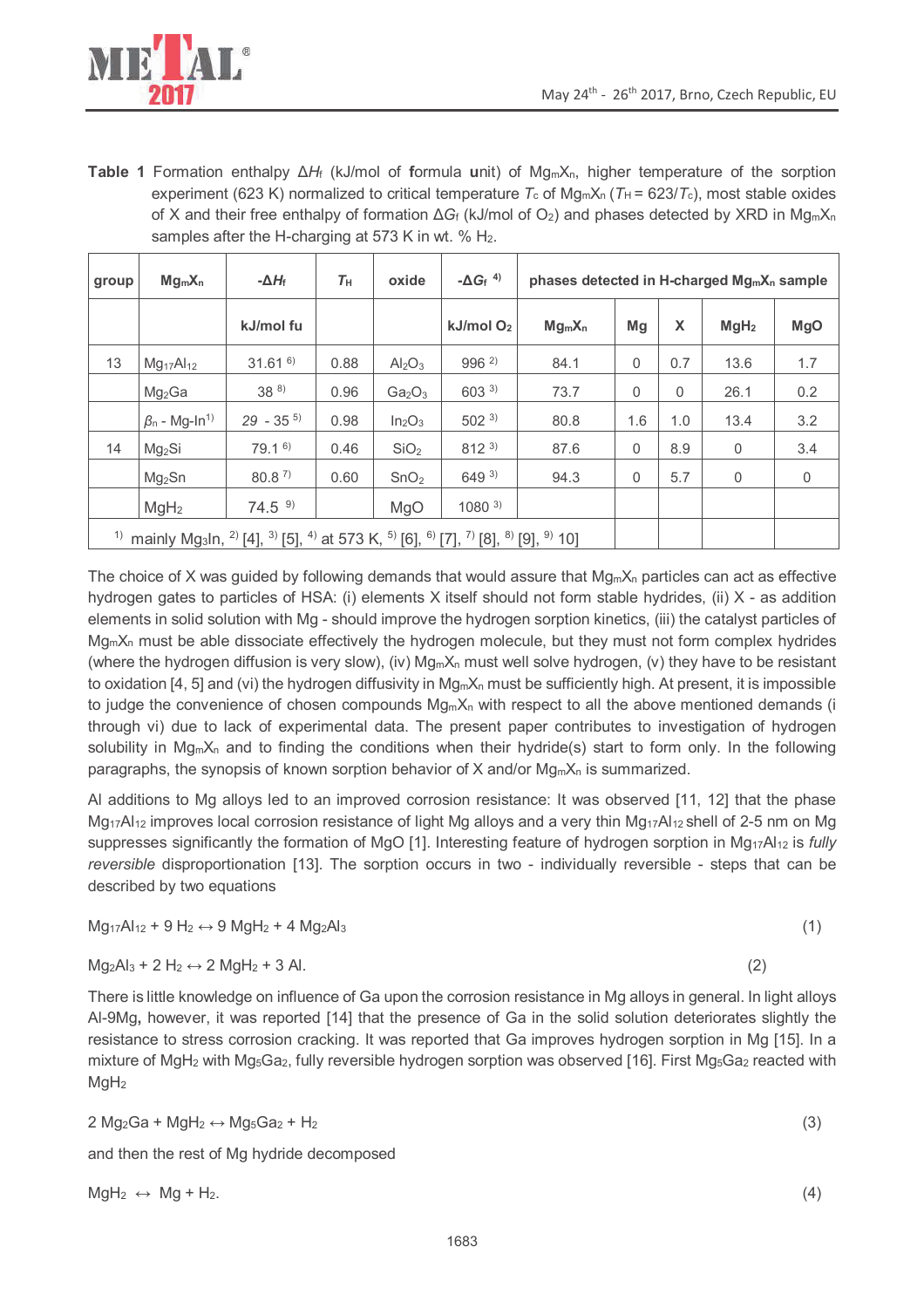

Addition of In improves resistance to oxidation, increases dehydrogenation rate, decreases the desorption temperature and the activation enthalpy of hydrogen desorption [17]. Detailed phase analysis reported in [18] revealed that the hydrogen sorption in Mg-In alloy occurs along different pathways via several intermediate  $Mq<sub>m</sub>ln<sub>n</sub>$  compounds and/or  $Mq(ln)$  solid solution depending on the sorption temperature. The authors concluded that the re-hydrogenation may not be fully reversible.

Vajo et al. [19] found that Mg reacts with Si forming a very stable compound Mg2Si, which helps to reduce the enthalpy of dehydrogenation. The solubility of Si in Mg is considered very small. The hydrogen desorption reaction is considered reversible, but the yield (hydride phase) is extremely low and kinetics is lazy. To improve the kinetics, high hydrogen pressure and very small particles of HSA (~ 10 nm) must be applied [20]. No significant hydrogen up-take was observed in  $Mg_mSn_n$  compound [20].

Thermodynamic stability of  $Mq_mX_n$  can be assessed simply by the critical temperature  $T_c$  of respective compound, or using its formation enthalpy Δ*H*f [6-10] (**Table 1**). It can be seen that the compounds formed by elements from the 14<sup>th</sup> group are much more stable that those from the 13<sup>th</sup> group. The ΔH<sub>f</sub> values for X from the 13<sup>th</sup> group are lower and ΔH<sub>f</sub> values for X from the 14<sup>th</sup> group are greater than ΔH<sub>f</sub> for Mg hydride. It means that compounds  $Mg_mX_n$  formed by X from the 14<sup>th</sup> group can be well used as catalyst.

The oxidation resistance of MgmXn can be assessed only indirectly. Qualitative comparison of the Δ*H*f and free enthalpy of oxide formation Δ*G*f from Ellingham diagrams [4, 5] may serve as an appropriate guide. In **Table 1**, the values of  $\Delta G_f$  are listed for the temperature of  $T = 573$  K, but since formation entropies  $\Delta S_f$  of oxide formation is almost the same for the majority of oxides, the relative comparison made by using these values of Δ*G*f are valid within a relative wide temperature interval. If one *ad hoc* defines the relative oxidation resistivity of MgmXn, OR, as a ratio OR = Δ*H*f / Δ*G*f, he obtains results shown in **Figure 1**, where the ratio OR is compared with the ratio of formation enthalpy of MgH<sub>2</sub> and free formation enthalpy of MgO oxide.



**Figure 1** Oxidation resistance of Mg<sub>m</sub>X<sub>n</sub>

#### **3. EXPERIMENTAL**

The compounds Mg17Al12, Mg2Ga, *β*n-Mg-In and Mg2Sn were prepared by induction melting of pure components (Mg with Al, Ga, In and Sn) and by subsequent ball-milling in hydrogen, or by ball-milling only in hydrogen (Mg with Si). The samples were ball-milled using *Fritsch- Pulverisette 6* (450 rpm, 10 min milling / 50 min cooling - 14 times repeated; mass ratio of the balls to the charge was about 240). Powder samples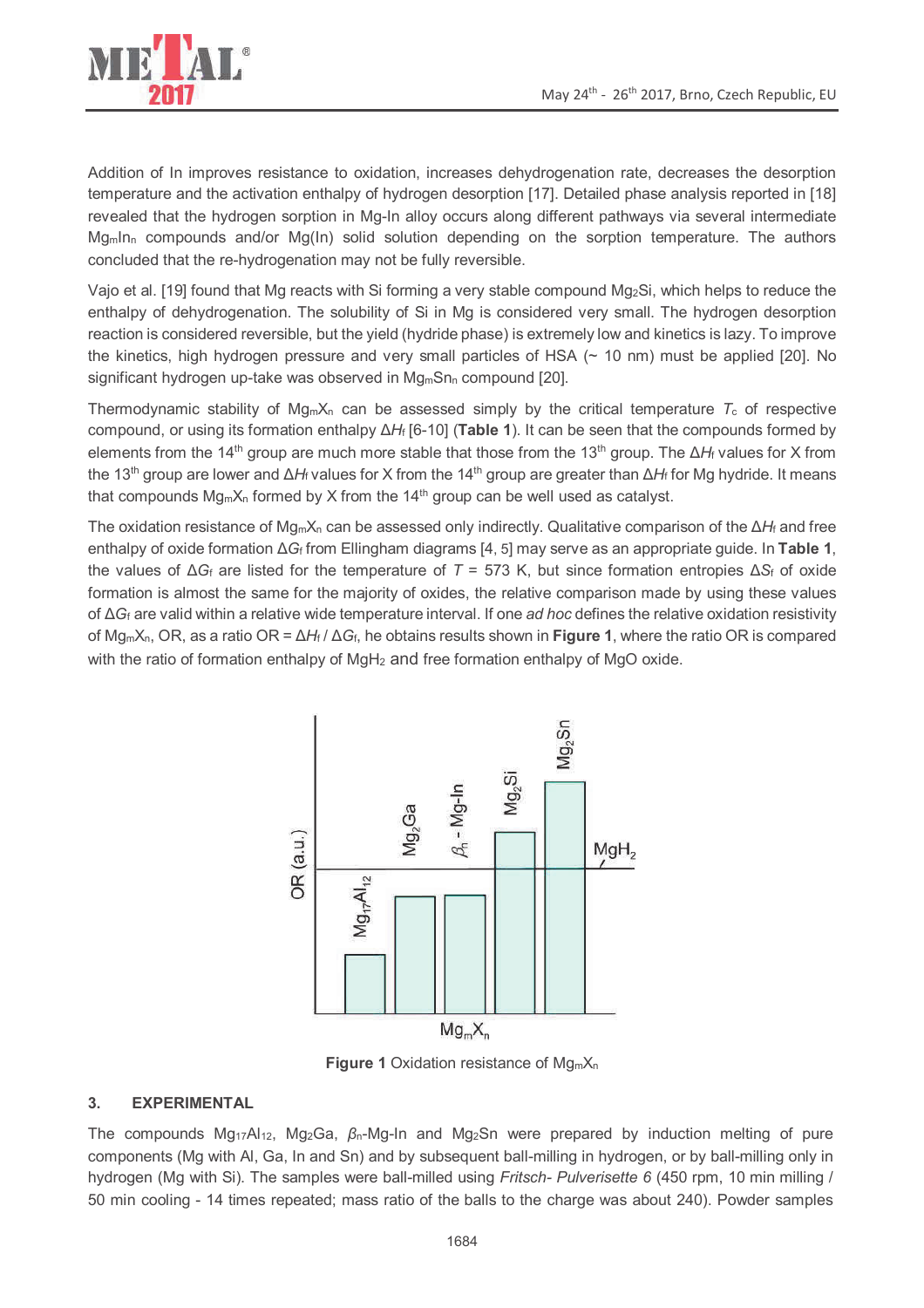

were taken out of the ball-mill were done in Ar protective atmosphere. The mass of powder samples for the sorption experiments was about 150 mg.

Hydrogen sorption characteristics were measured using Sieverts-type gas sorption analyzer *PCT-Pro* Setaram Instrumentation. The study was carried out at temperatures between the room temperature and 623 K and under hydrogen pressure from  $10^{-3}$  to 6 MPa. The purity of both hydrogen and helium (calibration gas) was 6N. All manipulations of the milled powder was done in the glove box in protective Ar atmosphere.

The samples were annealed at 633 K for 2 hours. The measurement of hydrogen solubility in  $Mg_mX_n$  and PCT isotherms was carried out first at temperature 523 K and then at temperature 623 K. After the measurement at 623 K, the phase composition of (hydrogenated) samples was performed by XRD phase analysis by *X'Pert Pro MPD* device using CoKα radiation.

## **4. RESULTS AND DISCUSSION**

Dependence of hydrogen equilibrium pressure  $p$  on hydrogen concen- tration  $c_H$  in Mg<sub>m</sub>X<sub>n</sub> was measured at temperatures 523 K and 623 K. Results are summarized in **Figure 2**.

It was found that the hydrogen solubility in *β*n-Mg-In and in Mg2Si at the lower temperature exceeds the hydrogen solubility in Mg [21], whereas in other  $M_{\text{cm}}X_{n}$  compounds the solubility is lower than in Mg. The solubility in Mg2Ga was negligible. The curves for *β*n-Mg-In, which shows the maximum solubility, were measured also at room temperature (RT), 373, 523 and at 573 K. The solid and dashed curves in the **Figure 3** show the hydrogen solubility in Mg and function [21]

$$
\log p = 2 \left[ \log c_H + a + \frac{b}{T} \right],\tag{5}
$$

fitted to the data, respectively. The fitting constants for *β*n-Mg-In are *a* = (1.09 ± 0.06), *b* = (208 ± 20) K, and for Mg<sub>2</sub>Si (data obtained at 250°C and 350°C were fitted only)  $a = -(0.42 \pm 0.14)$ ,  $b = (1113 \pm 83)$  K. It is obvious from **Figure 2b** that - after the *α*-phase is saturated with hydrogen - the hydride phase is nucleated.



**Figure 2** Equilibrium pressure  $p$  in Mg<sub>m</sub> $X_n$  at 523 K (a) and 623 K (b)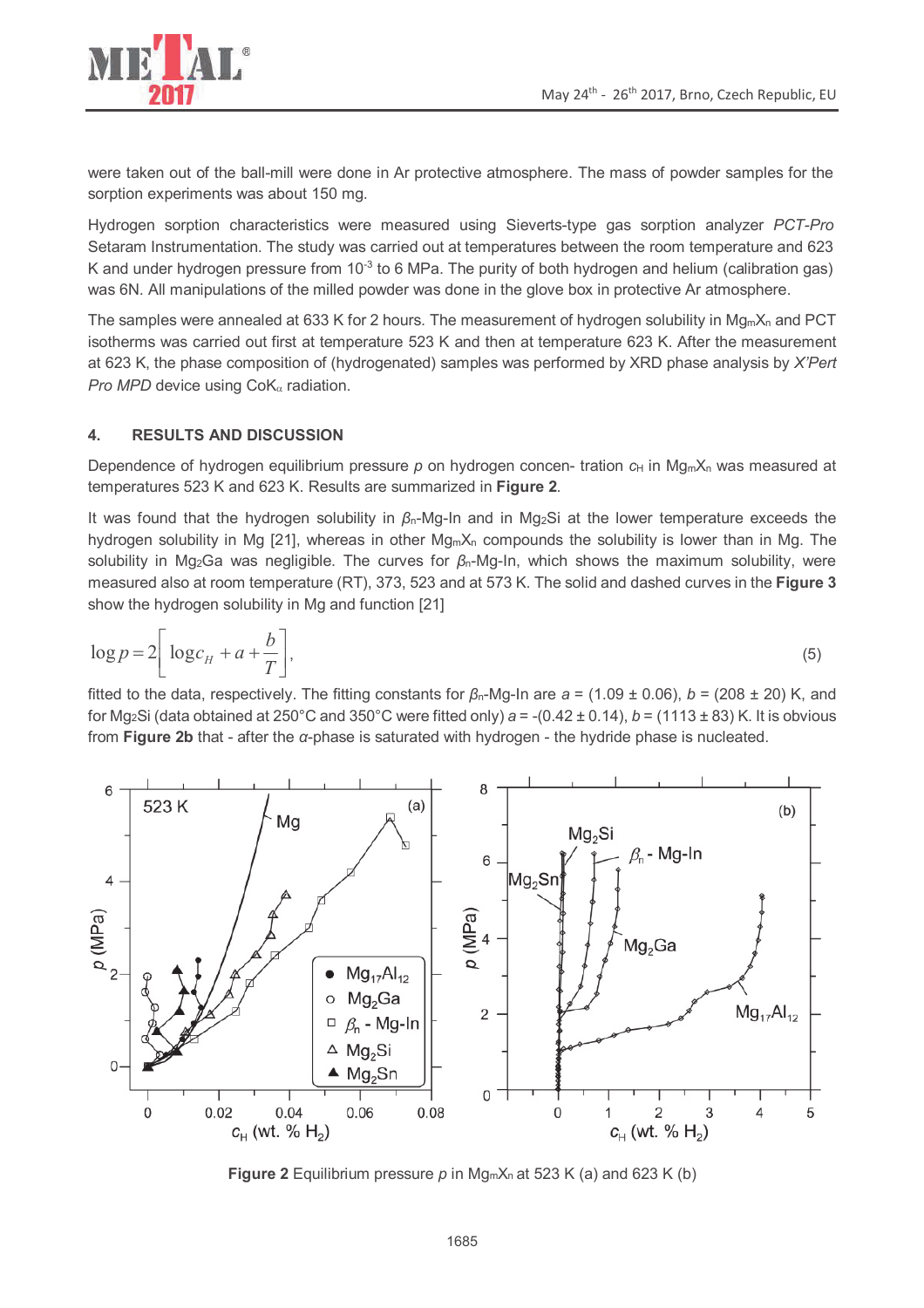



**Figure 3** Equilibrium pressure *p* in *β*n-Mg-In at 250°C. Fit - Eq. (5)

This occurs in Mg<sub>17</sub>Al<sub>12</sub> at about 1 MPa, in other compounds at about 2 MPa (refers to the temperature of 623 K). The PCT curves in **Figure 2b** are measured in absorption mode to estimate the high limit of applicability of the Mg<sub>m</sub>X<sub>n</sub> compounds as catalysts without hydride phase.

Two significant plateux on the Mg<sub>14</sub>Al<sub>12</sub> curve and a short plateau and an inflexion that can be identified on the Mg2Ga curve reflect the disproportionation reactions described by **Eqs. 1-4**.

Positive sign of fitting parameter *b* in **Eq. (5)** agrees with the increasing hydrogen solubility with increasing temperature (see in **Figure 3**). This can be verified using a composition-pressure-temperature 3D phase diagram in **Figure 4** (schematically for the Mg-H system [22]). The two-phase area *α*+*β* is limited by the plane σ and by lateral surface intersecting the plane *p*-*c*<sub>H</sub> in the boundary *α/α*+*β/β* in PCT diagram.

The thick red trapeze encloses the *α*+*β* area in equilibrium phase diagram of Mg-H binary system for *p* = 2.5 MPa [22]. Two PCT isotherms for  $T_1 < T_2$  are schematically shown in the plane  $p$ -c<sub>H</sub>. Construction of another solubility curve (dashed blue curve in *α* region for *T*2 = const. < *T*1 is shown in **Figure 5**. The qualitative agreement (*b* > 0) with measured data in **Figure 3** is obvious.

## **5. CONCLUSION**

Compounds Mg2Si and *β*n-Mg-In show the potential for catalysis of HS in Mg-based HSA due to relatively high hydrogen solubility, OR index and to sufficient resistivity to form hydride phase.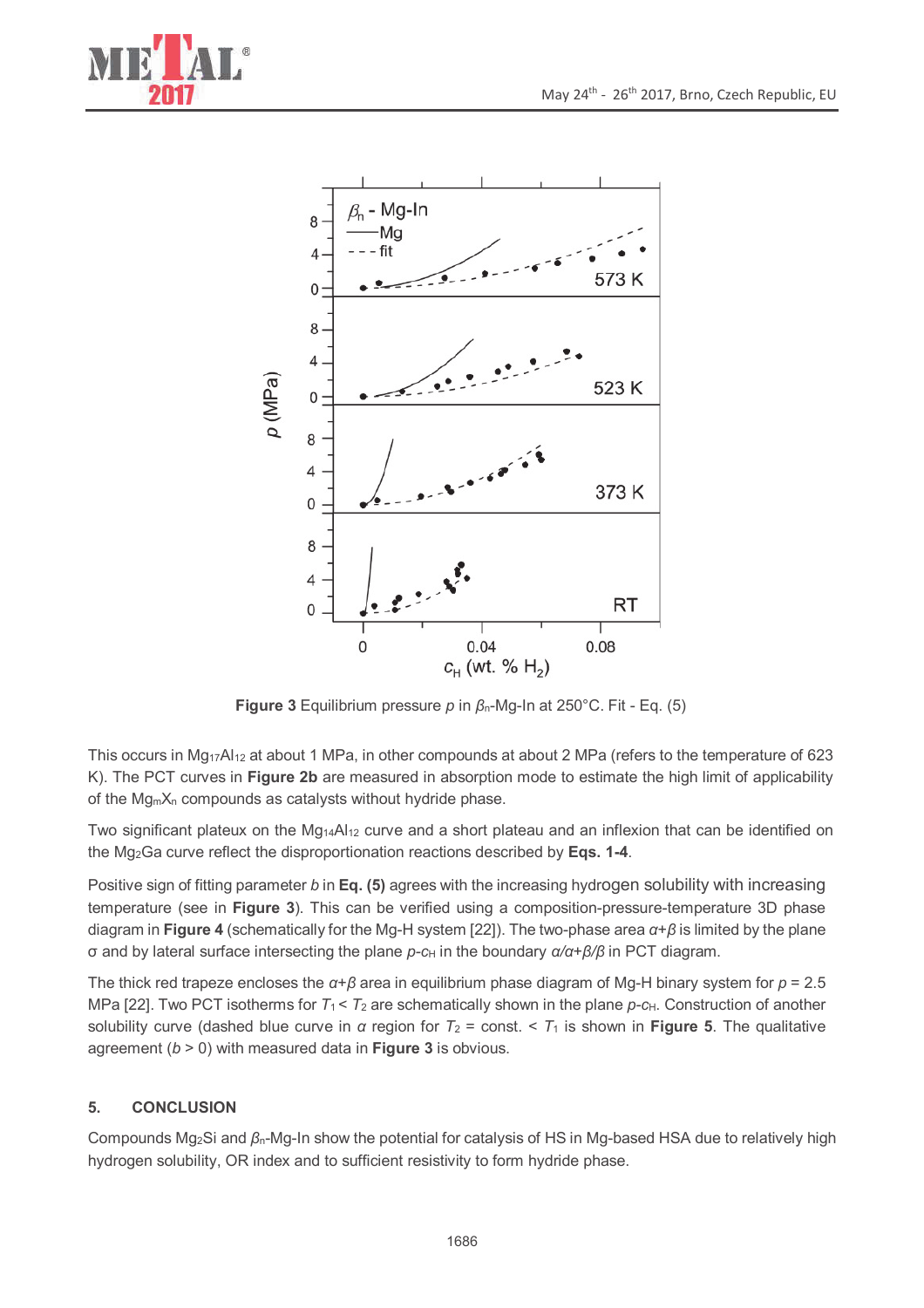



**Figure 4** Composition-pressure-temperature 3D phase diagram (schematically for the Mg-H system)



**Figure 5** Composition-pressure-temperature 3D phase diagram. Construction of solubility curve at  $T_2 < T_1$ 

#### **ACKNOWLEDGEMENTS**

*This work was supported by Czech science foundation - project No. GACR 17-21683S.* 

## **REFERENCES**

- [1] CRIVELLO, J.-C., DAM, B., DENYS, R. V., DORNHEIM, M., GRANT, D. M., HUOT, J., JENSEN, T. R., DE JONGH, P., LATROCHE, M., MILANESE, C., MILCIUS, D., WALKER, G. S., WEBB, C. J., ZLOTEA, C., YARTYS, V. A. Review of magnesium hydride-based materials: development and optimization. *Appl. Phys. A*, 2016, pp. 122:97. DOI: 10.1007/s00339-016-9602-0.
- [2] DROZDOV, I.V., VASSEN, R., STOWER, D. Modelling and evaluation of hydrogen desorption kinetics controlled by surface reaction and bulk diffusion for magnesium hydride. *RSC Advances*, 2015, vol. 5, pp. 5363-5371.